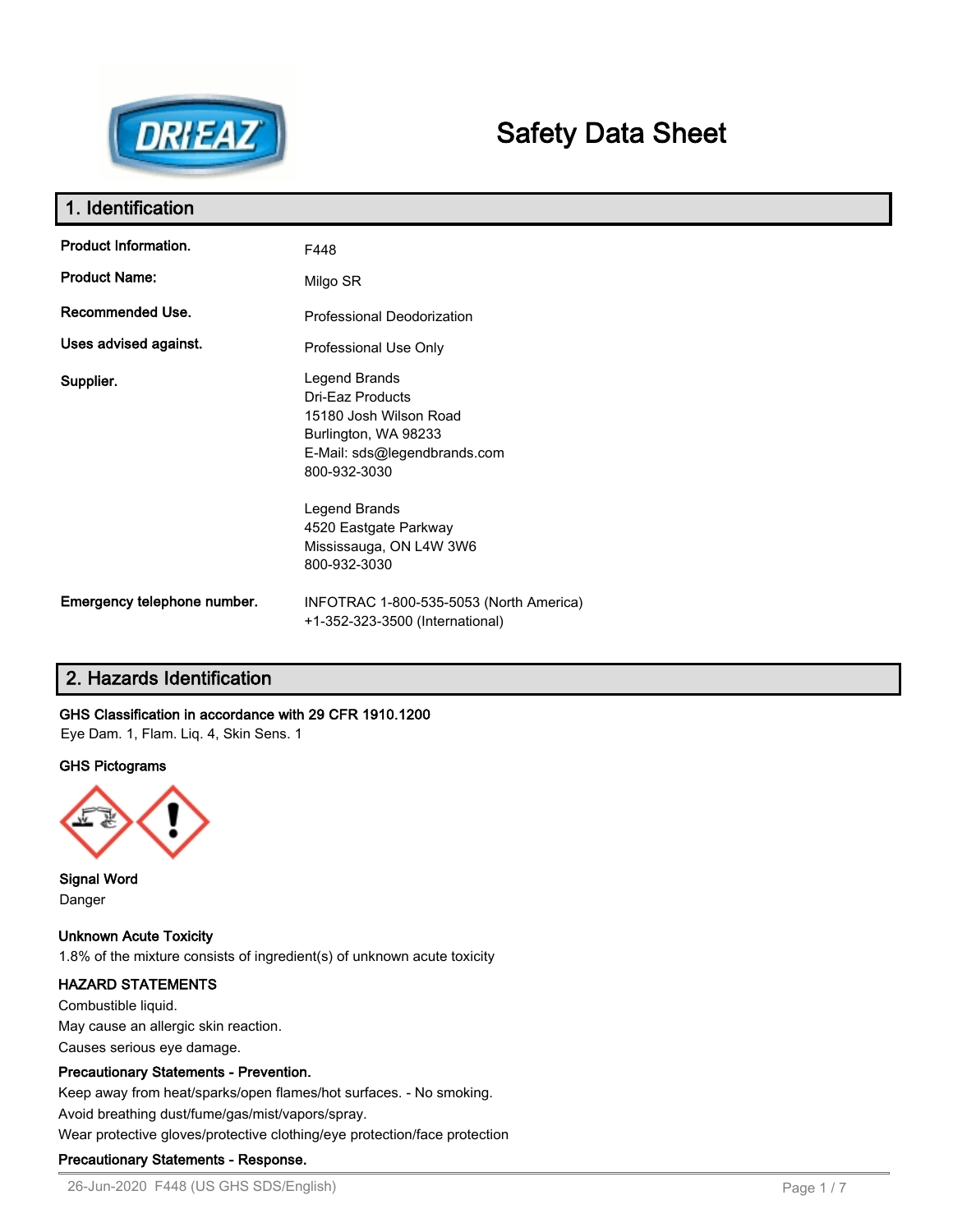If on skin: Wash with plenty of water.

If in eyes: Rinse cautiously with water for several minutes. Remove contact lenses, if present and easy

to do. Continue rinsing.

Immediately call a poison center/doctor.

If skin irritation or rash occurs: Get medical advice/attention.

In case of fire: Use  $\mathsf{CO}_{2}$ , dry chemical or foam to extinguish.

#### **Precautionary Statements - Storage.**

Store in a well-ventilated place. Keep cool.

#### **Precautionary Statements - Disposal.**

Dispose of contents in accordance with local/regional/national/international regulations.

## **3. Composition/Information on Ingredients**

| <b>Chemical Name</b>          | CAS-No.            | Wt. %       |
|-------------------------------|--------------------|-------------|
| SODIUMXYLENE SULFONATE        | 1300-72-7          | $1.0 - 2.5$ |
| ALCOHOLS, C12-15, ETHOXYLATED | 68131-39-5         | $1.0 - 2.5$ |
| Ethoxylated Alcohol Mixture   | NJ TSRN CS<br>1274 | $1.0 - 2.5$ |
| Isopropyl alcohol             | 67-63-0            | $1.0 - 2.5$ |

The exact percentage (concentration) of composition has been withheld as a trade secret.

## **4. First-aid Measures**

## **Description of first-aid measures.**

#### **General advice.**

Call a physician if irritation develops or persists. Show this safety data sheet to the doctor in attendance. When symptoms persist or in all cases of doubt seek medical advice.

#### **Inhalation.**

Move to fresh air. If symptoms persist, call a physician. If not breathing, give artificial respiration.

#### **Skin contact.**

If skin irritation persists, call a physician. Wash off immediately with soap and plenty of water. Remove all contaminated clothes and shoes.

#### **Eye contact.**

Rinse thoroughly with plenty of water for at least 15 minutes and consult a physician. Call a physician if irritation develops or persists. Remove contact lenses, if present.

#### **Ingestion.**

Do NOT induce vomiting. Never give anything by mouth to an unconscious person. Call a physician immediately. Gently wipe or rinse the inside of the mouth with water.

#### **Symptoms.**

See Section 2.2, Label Elements and/or Section 11, Toxicological effects.

#### **Notes to physician.**

Treat symptomatically.

## **5. Fire-fighting Measures**

## **Extinguishing media.**

## **Suitable extinguishing media.**

Water spray. Foam. Dry powder. Dry chemical. Alcohol-resistant foam. Use extinguishing measures that are appropriate to local circumstances and the surrounding environment.  $\rm \, Carbon$  dioxide  $\rm (CO_2).$ 

## **Extinguishing media which shall not be used for safety reasons.**

High volume water jet.

## **Special hazards arising from the substance or mixture.**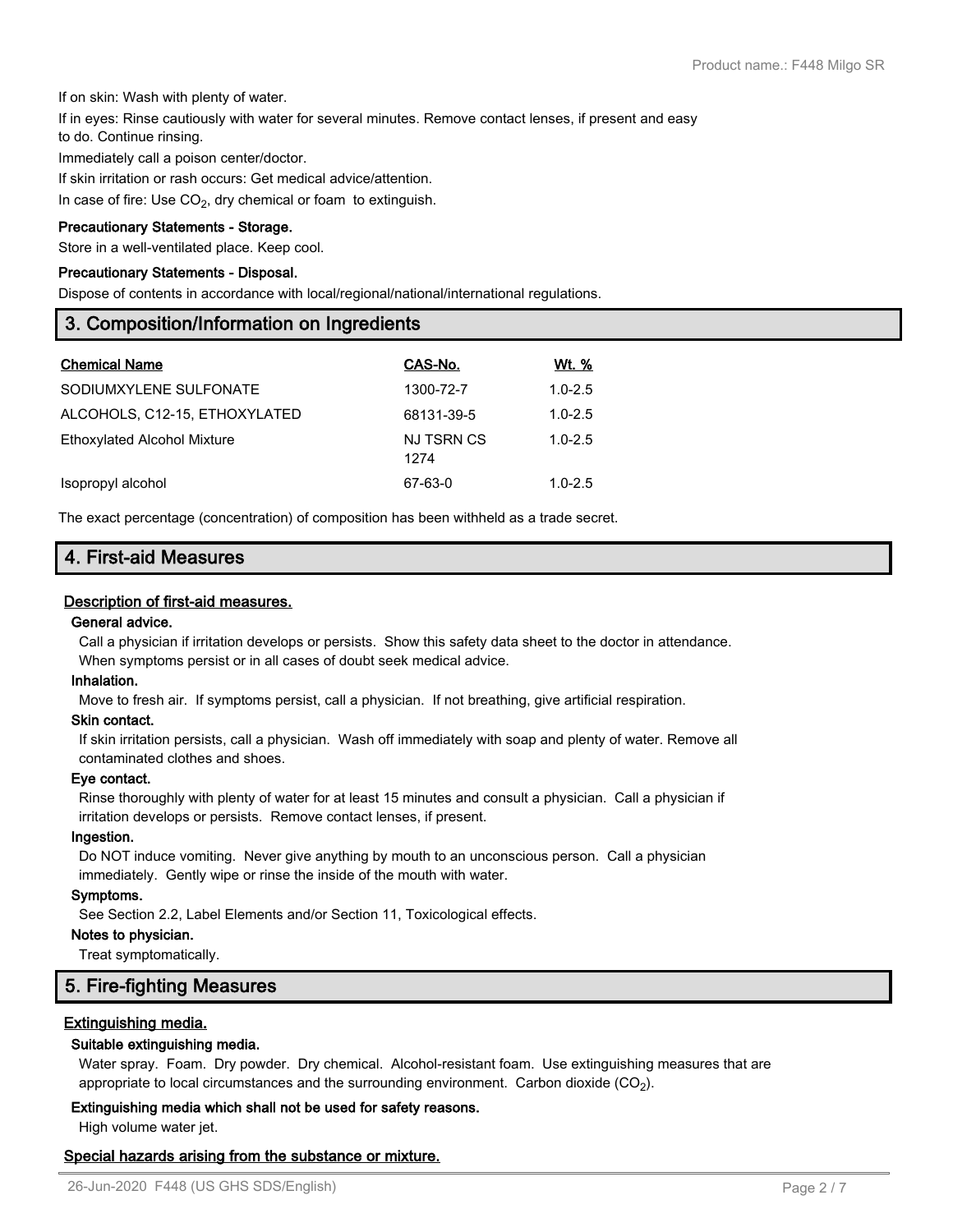Flash back possible over considerable distance. Hazardous decomposition products formed under fire conditions.

#### **Advice for firefighters.**

As in any fire, wear self-contained breathing apparatus pressure-demand, MSHA/NIOSH (approved or equivalent) and full protective gear.

## **6. Accidental Release Measures**

#### **Personal precautions, protective equipment and emergency procedures.**

#### **Personal precautions.**

Avoid contact with skin, eyes and clothing. Ensure adequate ventilation, especially in confined areas. Do not breathe vapors or spray mist.

#### **Advice for emergency responders.**

Remove all sources of ignition. Use personal protection recommended in Section 8.

#### **Environmental precautions.**

Prevent further leakage or spillage if safe to do so. Do not allow material to contaminate ground water system. Prevent product from entering drains. See Section 12 for additional Ecological information.

#### **Methods and materials for containment and cleaning up.**

#### **Methods for Containment.**

Prevent further leakage or spillage if safe to do so. Pick up and transfer to properly labeled containers. Use personal protective equipment. Remove all sources of ignition.

#### **Methods for cleaning up.**

Use personal protective equipment as required.

#### **Reference to other sections.**

See section 8 for more information.

## **7. Handling and Storage**

## **Conditions for safe storage, including any incompatibilities.**

#### **Advice on safe handling.**

Handle in accordance with good industrial hygiene and safety practice. Keep away from sources of ignition - No smoking.

#### **Hygiene measures.**

See section 7 for more information.

## **Storage Conditions.**

Keep containers tightly closed in a cool, well-ventilated place. Store in original container.

## **8. Exposure Controls/Personal Protection**

| Ingredients with Occupational Exposure Limits |                      |                       |                     |                         |  |
|-----------------------------------------------|----------------------|-----------------------|---------------------|-------------------------|--|
| <b>Chemical Name</b>                          | <b>ACGIH TLV-TWA</b> | <b>ACGIH-TLV STEL</b> | <b>OSHA PEL-TWA</b> | <b>OSHA PEL-CEILING</b> |  |
| Isopropyl alcohol                             | $200$ ppm            | $400$ ppm             | $400$ ppm           | N.E.                    |  |

#### **TLV = Threshold Limit Value TWA = Time Weighted Average PEL = Permissible Exposure Limit STEL = Short-Term Exposure Limit N.E. = Not Established**

#### **Engineering Measures.**

Showers, eyewash stations, and ventilation systems.

#### **Personal protective equipment.**

#### **Eye/Face Protection.**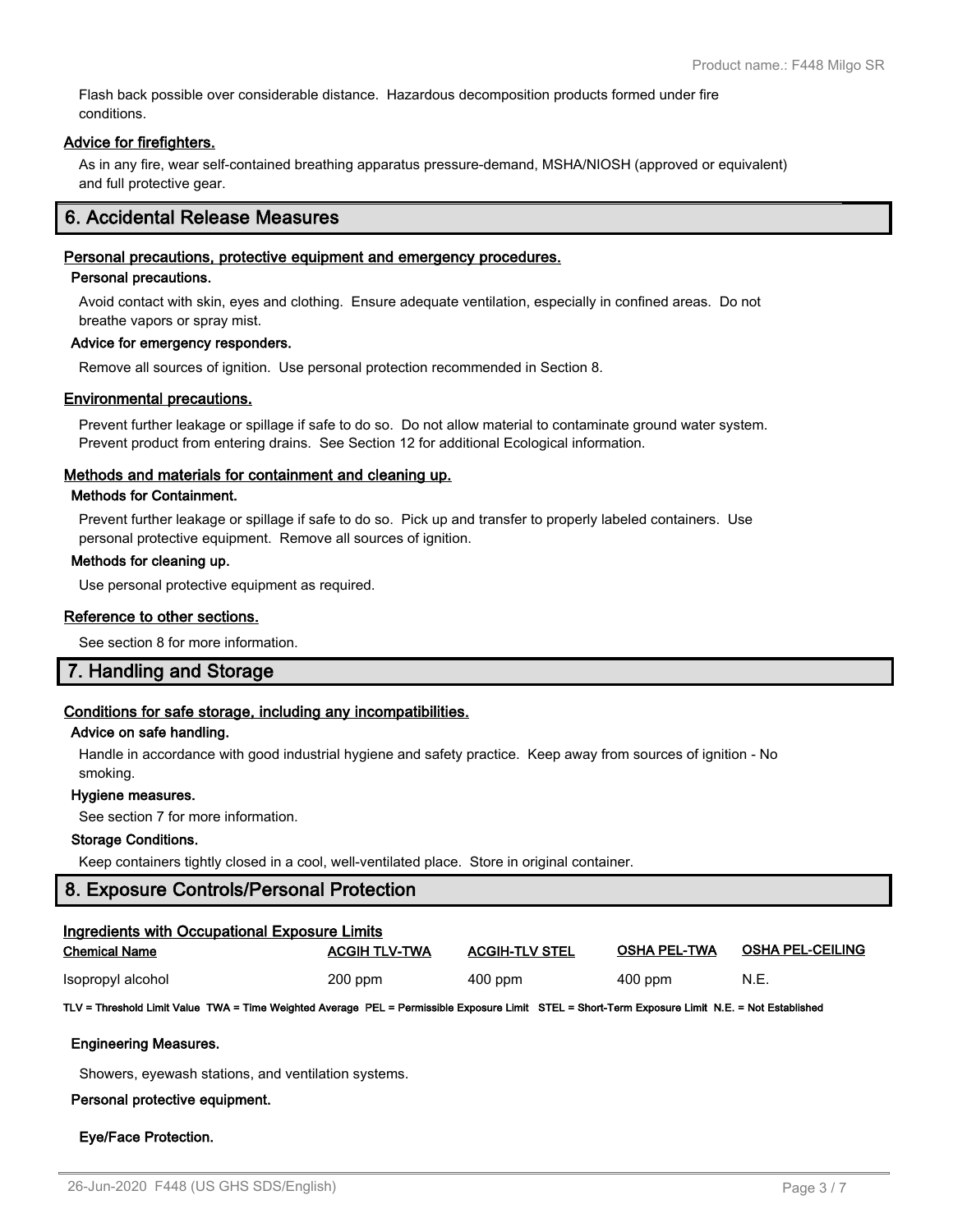Safety glasses with side-shields.

#### **Skin and body protection.**

Wear suitable protective clothing.

#### **Respiratory protection.**

In case of insufficient ventilation wear suitable respiratory equipment.

# **9. Physical and chemical properties.**

## **Information on basic physical and chemical properties.**

| <b>Physical state</b>                     | Liquid                   |
|-------------------------------------------|--------------------------|
| Appearance                                | Transparent liquid       |
| Color                                     | blue green               |
| Odor                                      | Citrus                   |
| <b>Odor Threshold</b>                     | No Information           |
| рH                                        | 7                        |
| Melting/freezing point., °C (°F)          | No Information           |
| Flash Point., °C (°F)                     | 66 (150.80)              |
| Boiling point/boiling range., °C (°F)     | 324 (615.2)              |
| <b>Evaporation rate</b>                   | No Information Available |
| Explosive properties.                     | No Information           |
| Vapor pressure.                           | No Information           |
| Vapor density.                            | No Information           |
| Specific Gravity. (g/cm <sup>3</sup> )    | 1.000                    |
| Water solubility.                         | Soluble in water         |
| Partition coefficient.                    | No Information           |
| Autoignition temperature., °C             | No Information           |
| Decomposition Temperature °C.             | No Information           |
| Viscosity, kinematic.                     | No Information           |
| Other information.                        |                          |
| Volatile organic compounds (VOC) content. | $0.13$ lb/gal            |
| Density, Ib/gal                           | No Information           |

# **10. Stability and Reactivity**

## **Reactivity.**

Stable under normal conditions.

## **Chemical stability.**

Stable under recommended storage conditions.

## **Possibility of hazardous reactions.**

None known based on information supplied.

## **Conditions to Avoid.**

Strong oxidizing agents.

## **Incompatible Materials.**

None known based on information supplied.

## **Hazardous Decomposition Products.**

Carbon dioxide (CO<sub>2</sub>), carbon monoxide (CO), oxides of nitrogen (NO<sub>x</sub>), dense black smoke.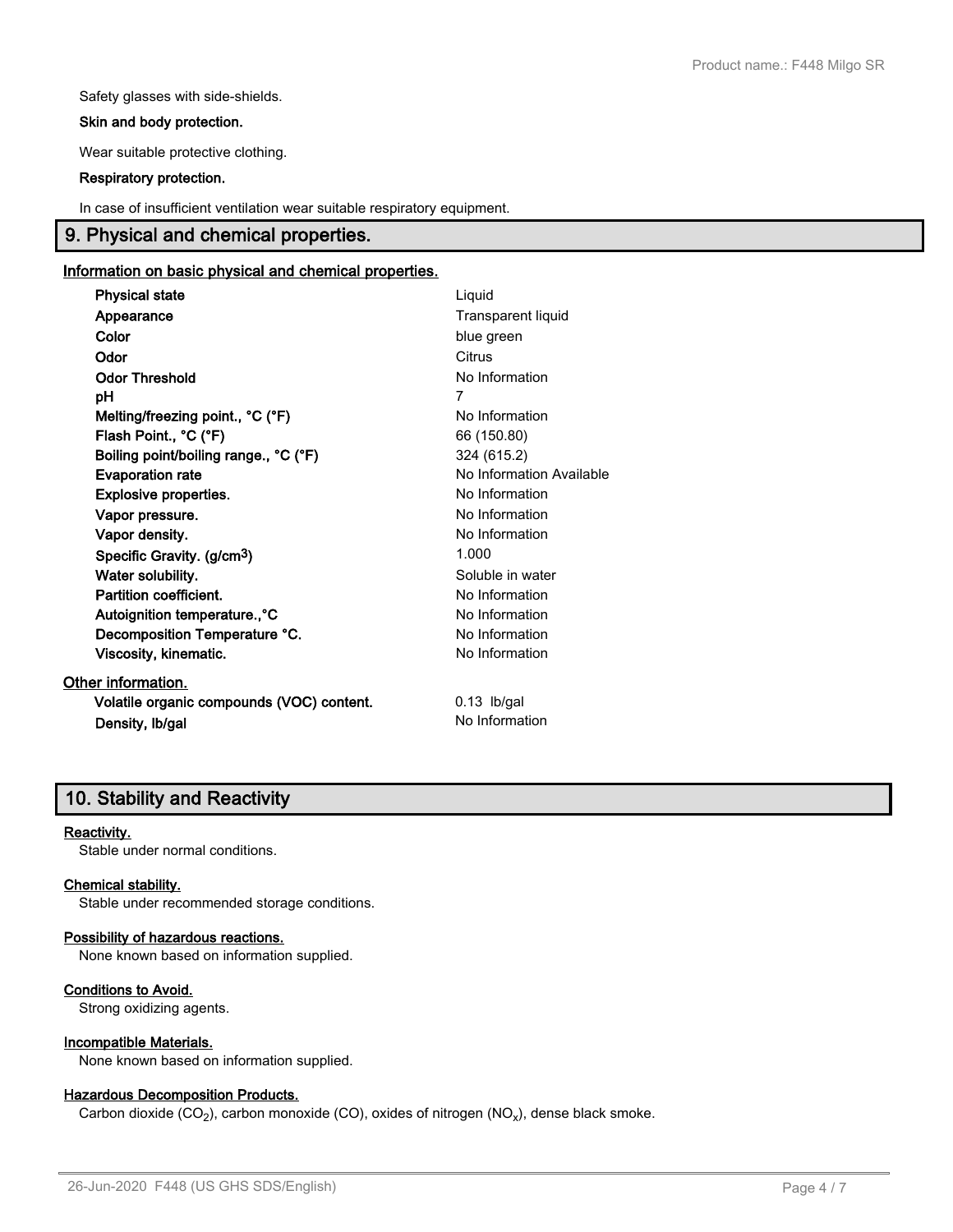# **11. Toxicological Information**

## **Information on toxicological effects.**

#### **Acute toxicity. Product Info**

| <b>Product Information</b> |                                        |                                |                           |                        |
|----------------------------|----------------------------------------|--------------------------------|---------------------------|------------------------|
| LD50 Oral<br>OralLD50      | LD50 Dermal<br>30,675.00 mg/kg         | <b>LC50 Inhalation</b><br>N.I. |                           |                        |
| Component Information.     |                                        |                                |                           |                        |
| CAS-No.                    | <b>Chemical Name</b>                   | LD <sub>50</sub> Oral          | <b>LD50 Dermal</b>        | <b>LC50 Inhalation</b> |
| 1300-72-7                  | SODIUMXYLENE SULFONATE                 | 1000 mg/kg Rat                 | N.I.                      | N.I.                   |
| 68131-39-5                 | ALCOHOLS, C12-15, ETHOXYLATED          | 1600 mg/kg Rat                 | 2500 mg/kg<br>Rabbit      | 22 mg/l (Vapor)        |
| 1274                       | NJ TSRN CS Ethoxylated Alcohol Mixture | 1000-2000 mg/kg                | 2000 mg/kg                | >1600 mg/l (Vapor)     |
| 67-63-0                    | Isopropyl alcohol                      | 5840 mg/kg (Rat)               | 13,900 mg/kg (<br>Rabbit) | N.I.                   |
| $N.I. = No Information$    |                                        |                                |                           |                        |

## **Skin corrosion/irritation.**

No Information

## **Eye damage/irritation.**

No Information

#### **Respiratory or skin sensitization.**

No Information

## **Ingestion.**

No Information

## **Germ cell mutagenicity.**

No Information

## **Carcinogenicity.**

No Information

## **Reproductive toxicity.**

No Information

#### **Specific target organ systemic toxicity (single exposure).**

No Information

#### **Specific target organ systemic toxicity (repeated exposure).**

No Information

#### **Aspiration hazard.**

No Information

#### **Primary Route(s) of Entry**

No Information

# **12. Ecological Information**

## **Toxicity.**

5.85% of the mixture consists of ingredient(s) of unknown aquatic toxicity

#### **Ecotoxicity effects.**

| <b>Chemical Name</b>         | Toxicity to algae                                                                                                 | Toxicity to fish                                                                                                                                  | Toxicity to daphnia and other<br>aquatic invertebrates |
|------------------------------|-------------------------------------------------------------------------------------------------------------------|---------------------------------------------------------------------------------------------------------------------------------------------------|--------------------------------------------------------|
| Isopropyl alcohol<br>67-63-0 | EC50 96 h Desmodesmus<br>subspicatus >1000 mg/L, EC50  <br>72 h Desmodesmus subspicatus<br>$>1000 \; \text{mq/L}$ | LC50 96 h Pimephales promelas <br>9640 mg/L, LC50 96 h<br>Pimephales promelas 11130 mg/<br>L. LC50 96 h Lepomis<br>macrochirus >1400000 $\mu$ g/L | EC50 48 h Daphnia magna<br>13299 mg/L                  |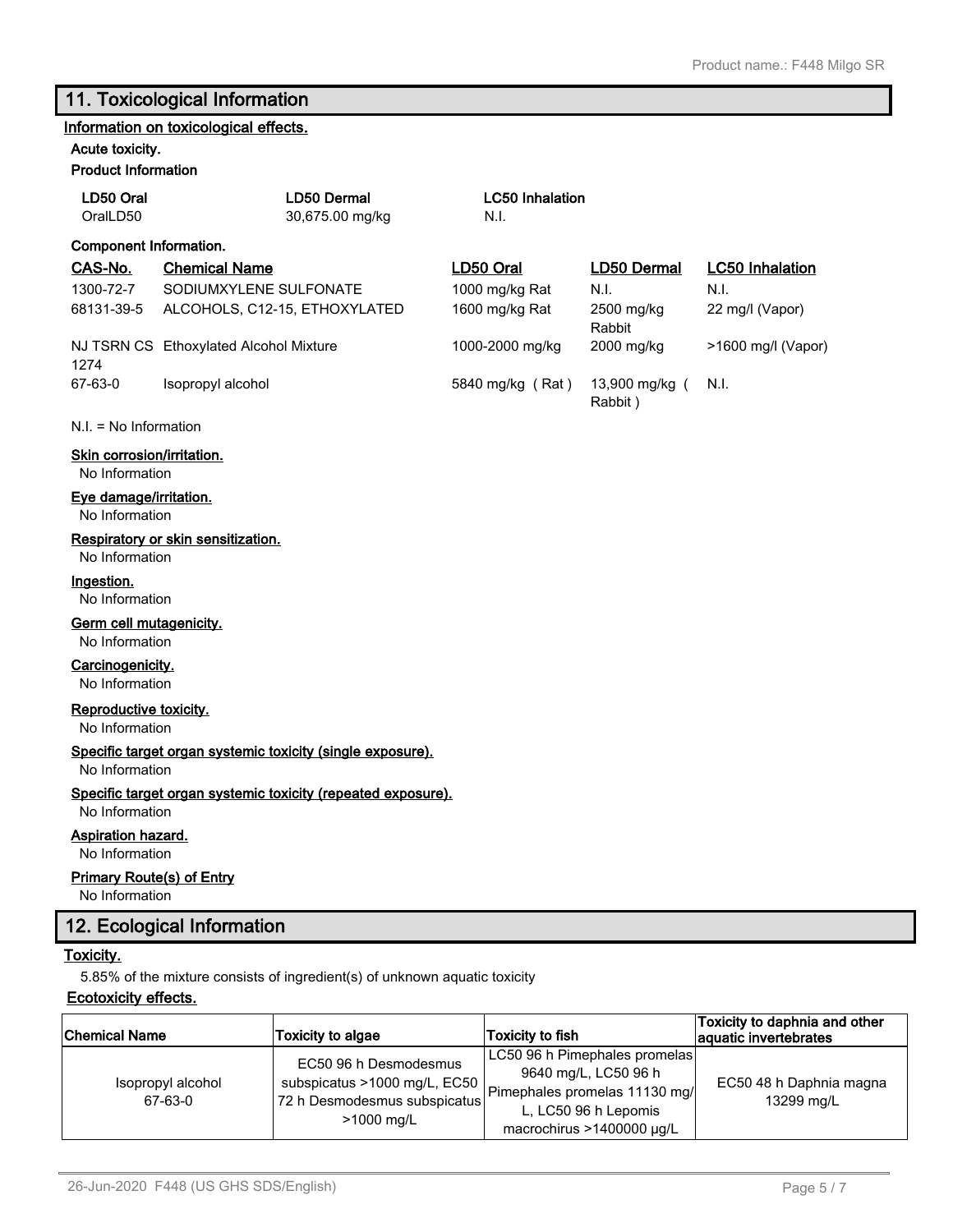## **Persistence and degradability.**

No data are available on the product itself.

## **Bioaccumulative potential.**

Discharge into the environment must be avoided.

## **CAS-No. Chemical Name log POW** 67-63-0 Isopropyl alcohol 0.05

## **Mobility in soil.**

No information

## **Other adverse effects.**

No information

## **13. Disposal Considerations**

## **Waste Disposal Guidance.**

Disposal should be in accordance with applicable regional, national and local laws and regulations.

# **14. Transport Information DOT Hazard Class:** Not regulated - **IMDG** Hazard Class: Not regulated **IATA** Not regulated

# **15. Regulatory Information**

## **International Inventories:**

| United States Toxic Substances Control Act Section 8(b) Inventory.                                |
|---------------------------------------------------------------------------------------------------|
| Canadian Domestic Substances List.                                                                |
| Canadian Domestic Substances List/Canadian Non-Domestic Substances List                           |
| European Inventory of Existing Chemical Substances/European List of Notified Chemical Substances. |
| Japan Existing and New Chemical Substances.                                                       |
| China Inventory of Existing Chemical Substances.                                                  |
| Korean Existing and Evaluated Chemical Substances.                                                |
| Philippines Inventory of Chemicals and Chemical Substances.                                       |
| Australian Inventory of Chemical Substances.                                                      |
| New Zealand Inventory of Chemicals.                                                               |
| Taiwan Chemical Substance Inventory                                                               |
|                                                                                                   |